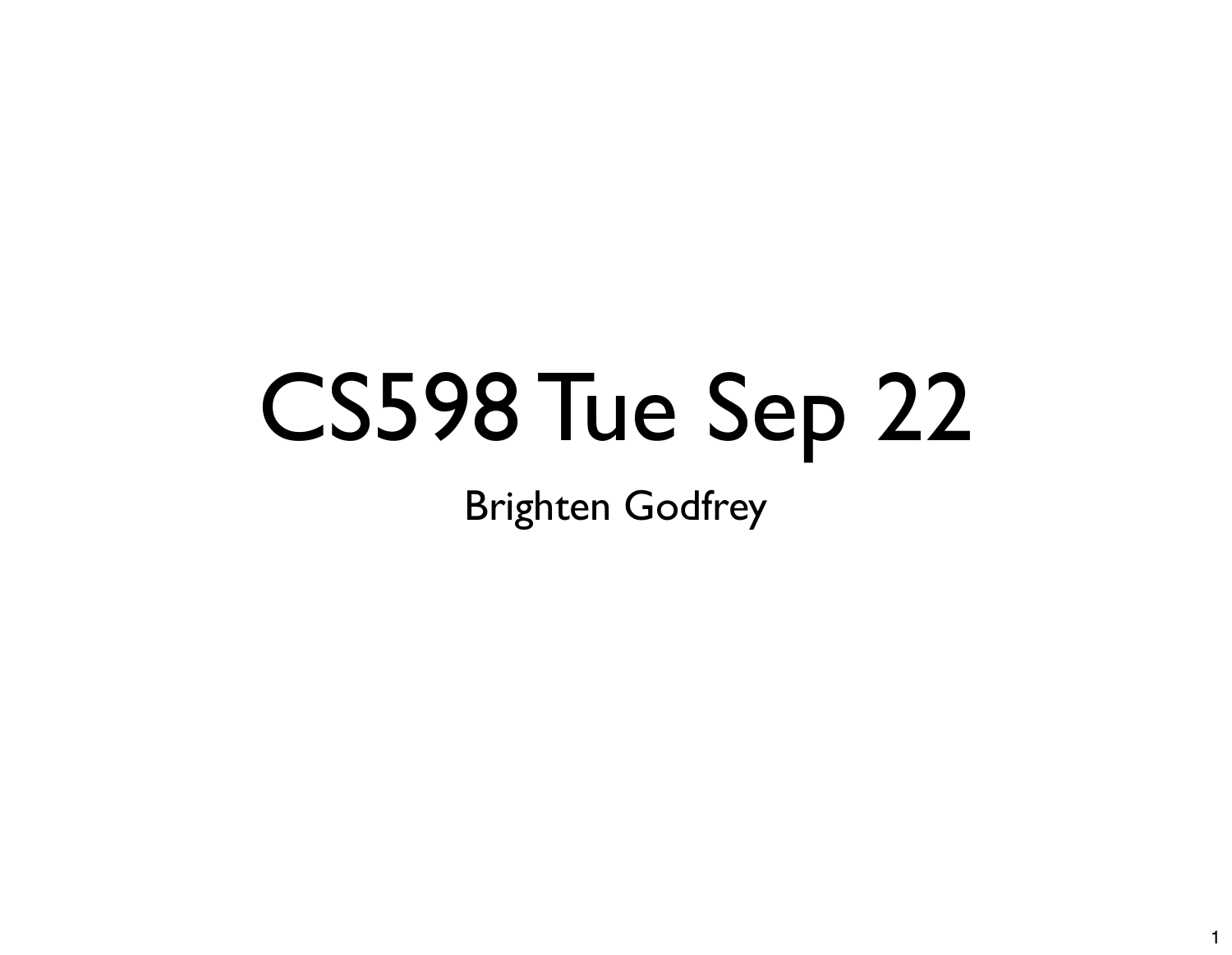#### Announcements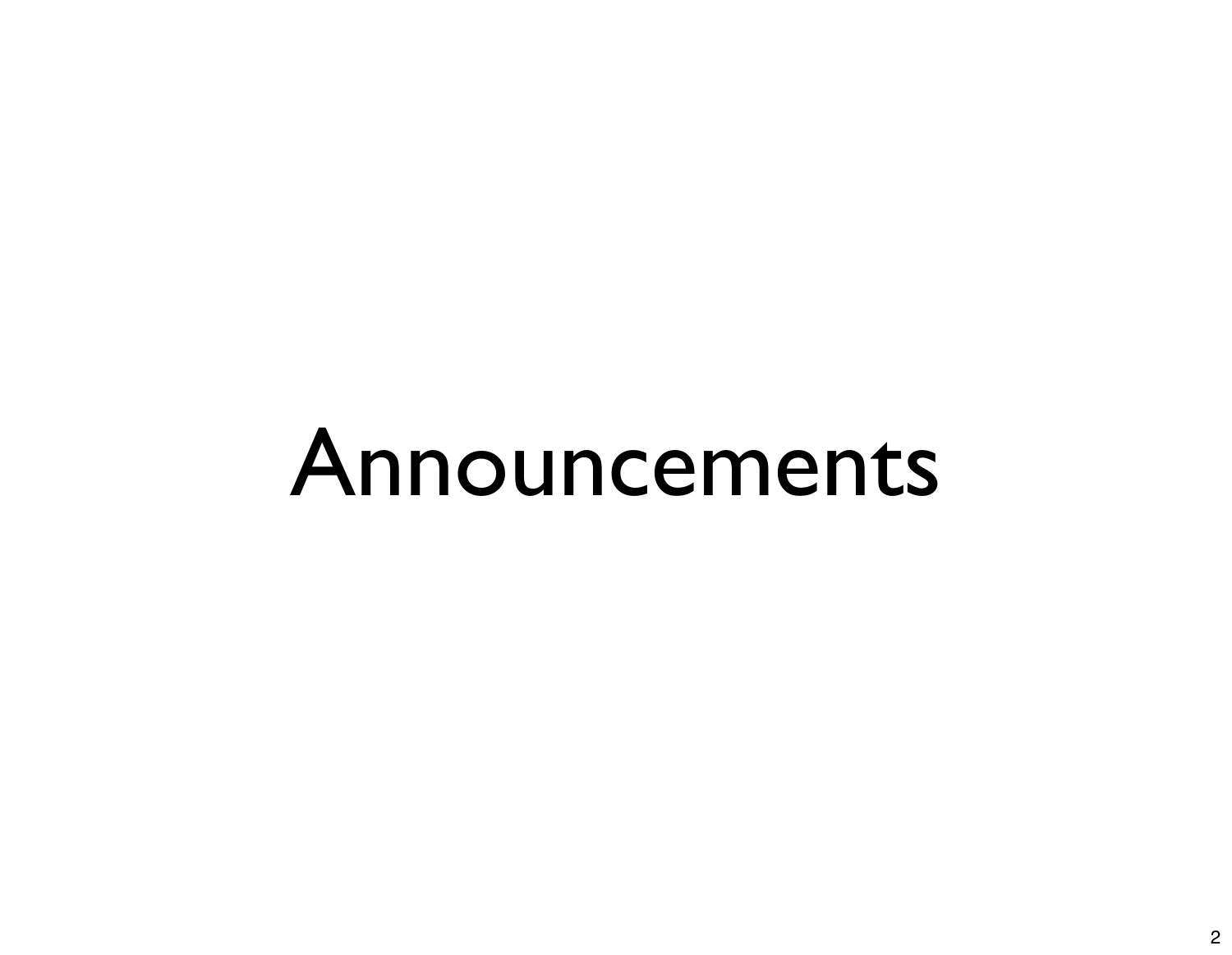#### Projects

- Tonight: Proposal comments back to you
- Oct 22: Project midterm presentations
- Dec 10 11:59pm: Project paper due
- Dec 15 1:30-4:30pm: Poster session (it's official!), location TBA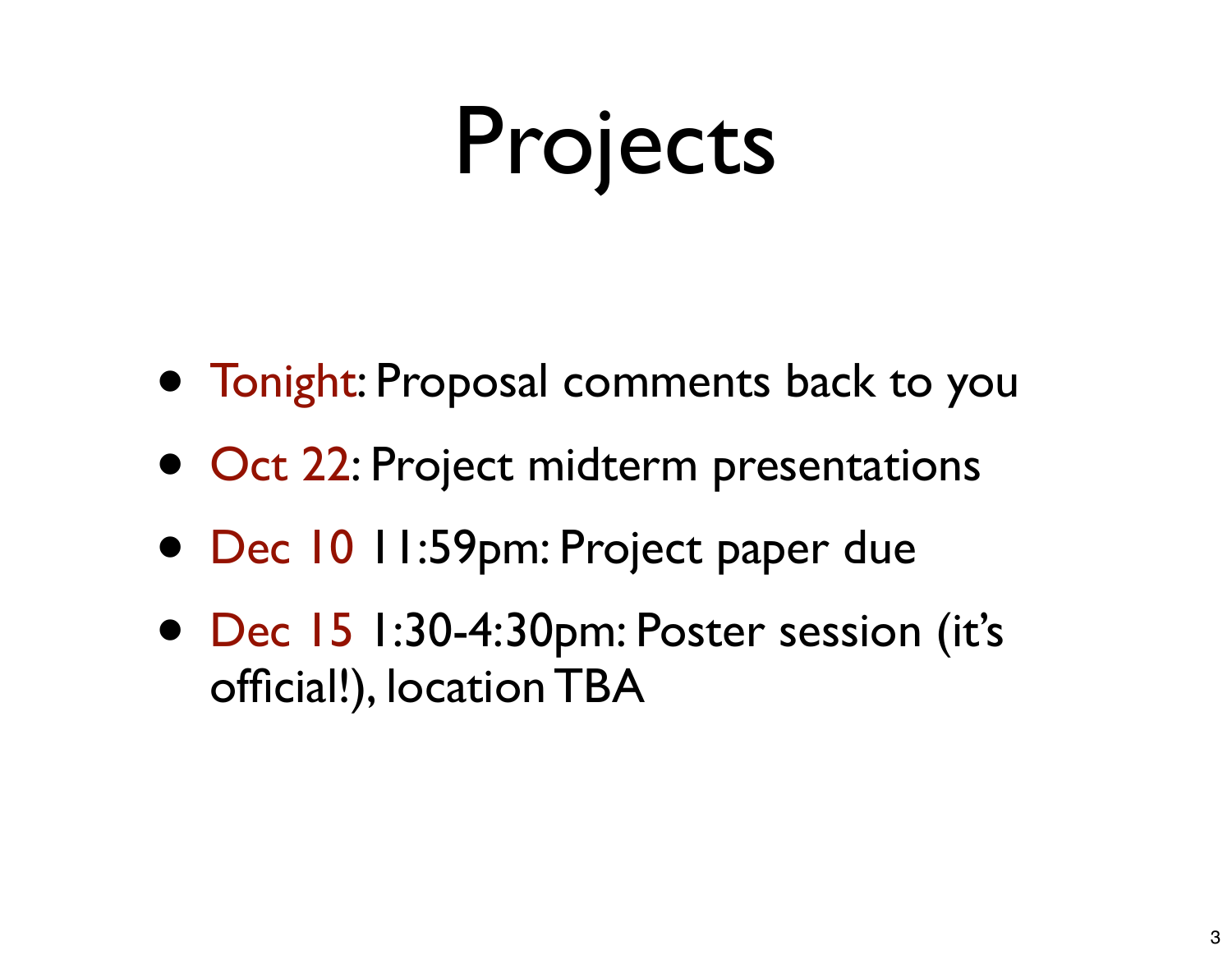### Midterm presentations

- 10% of your course grade (20% of project)
- 5 minute presentation (<= 3-5 slides)
	- What problem are you solving
	- Why doesn't the best past work solve it
	- Your solution approach
	- Demonstrate progress in your solution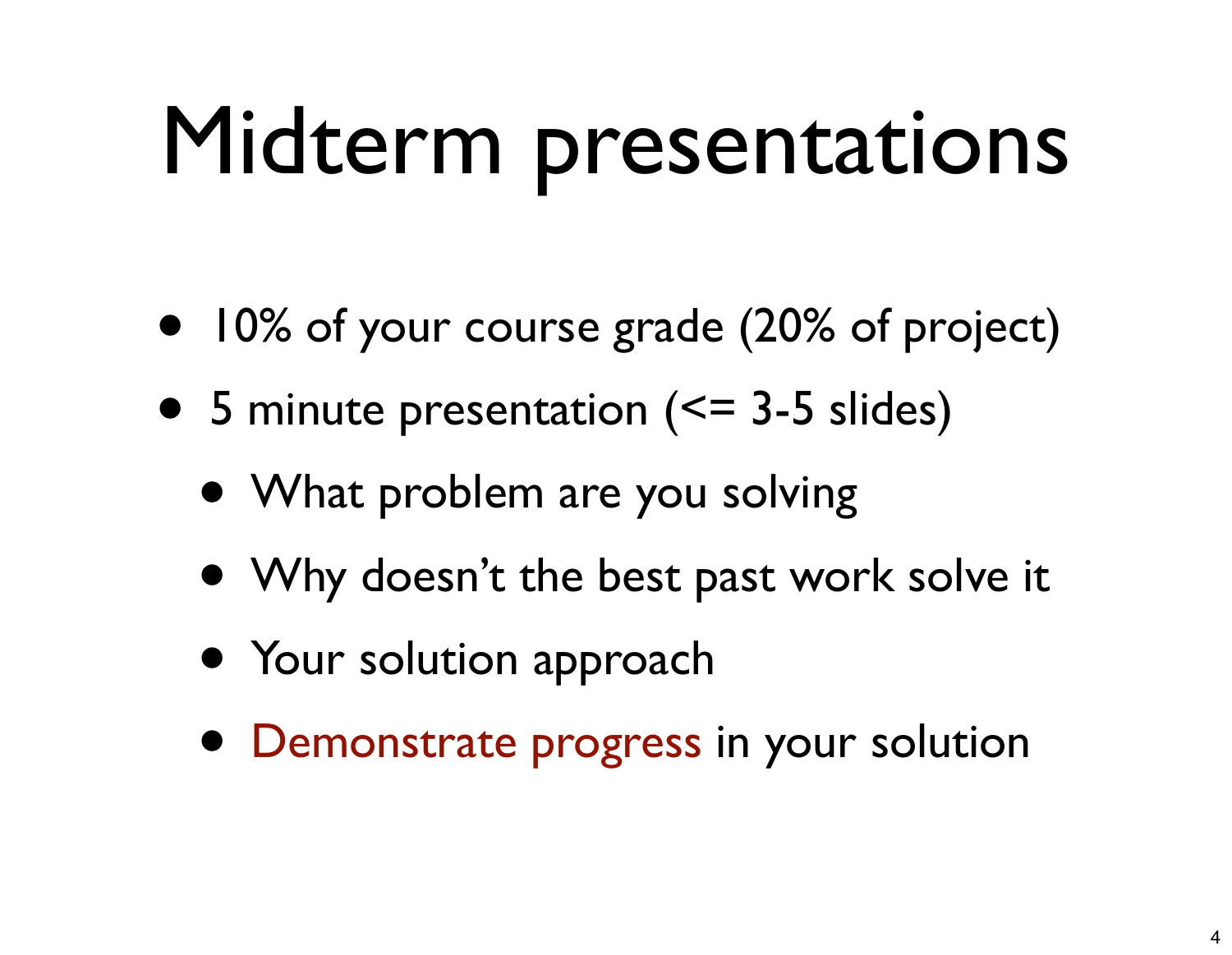### Project paper

- Like a short publishable paper: Abstract, Problem statement, importance of problem, Related work, Your approach, evaluation, and results, Summary of conclusions, discussion of limitations, and future work
- One person projects: about 8 pages
- Two person projects: about 12 pages
- But you will be judged on results, not pagecount!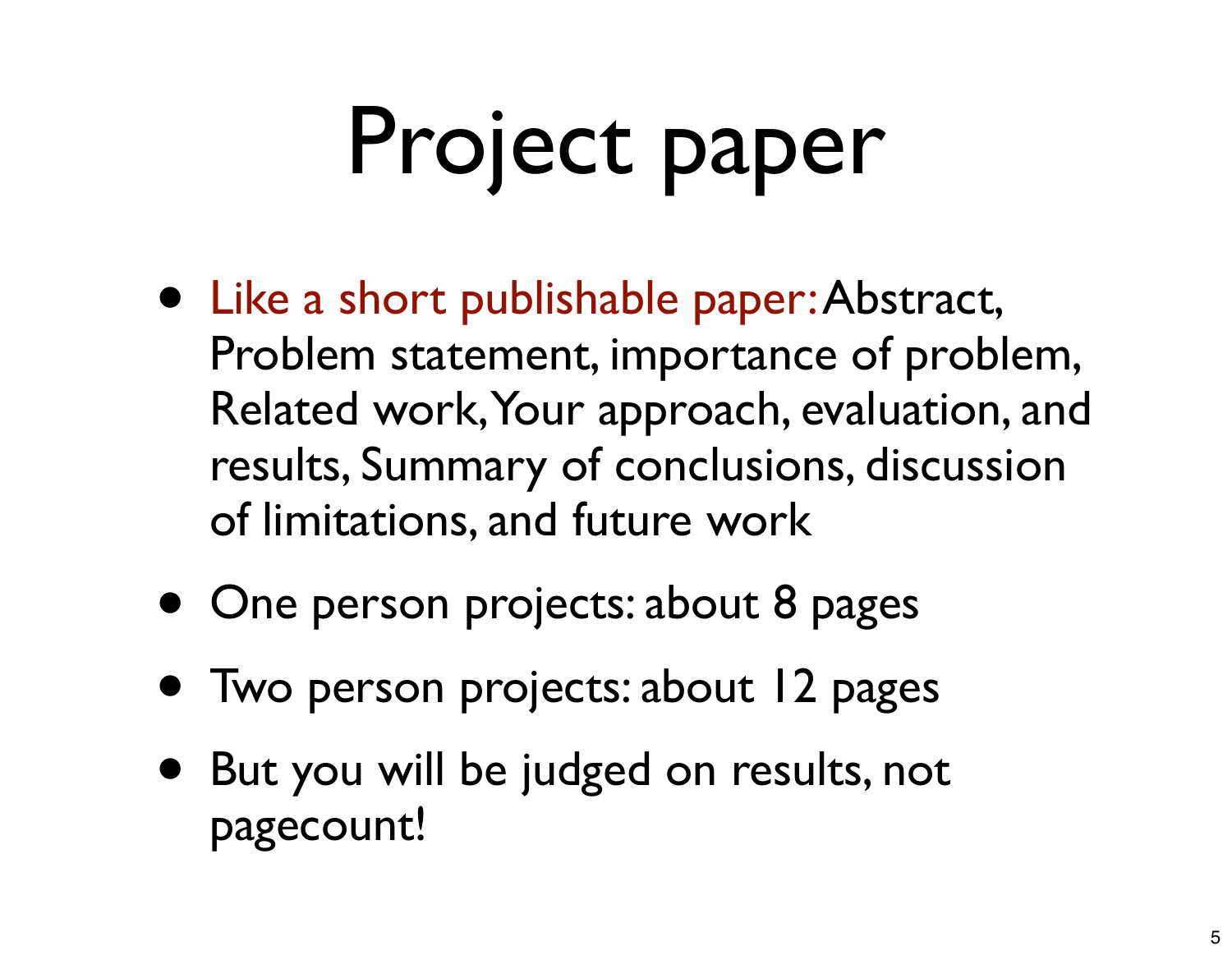#### Workload

- 62% of you thought the current workload is about right, or worth the effort.
- 39% of you would rather concentrate on fewer papers.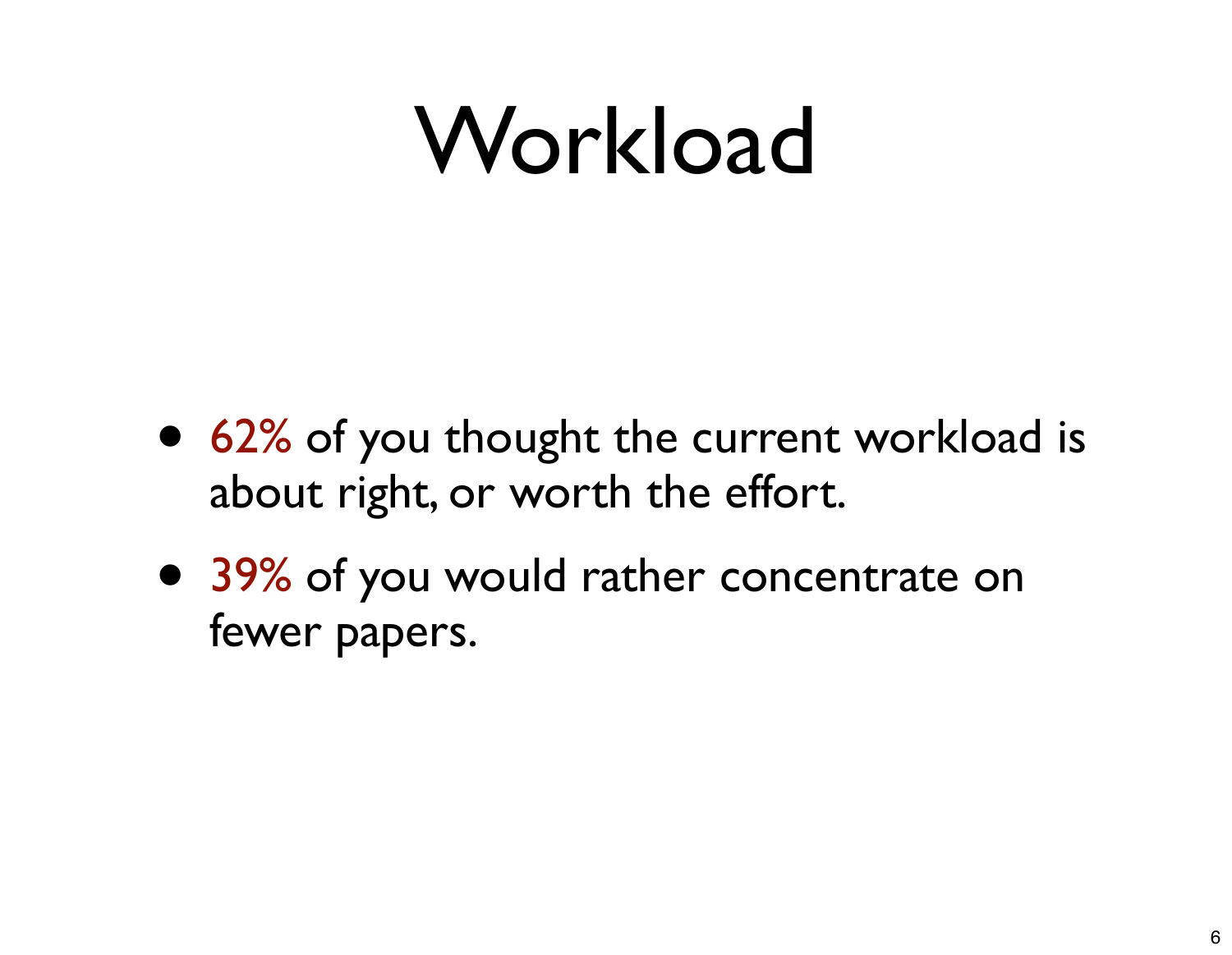### Routing background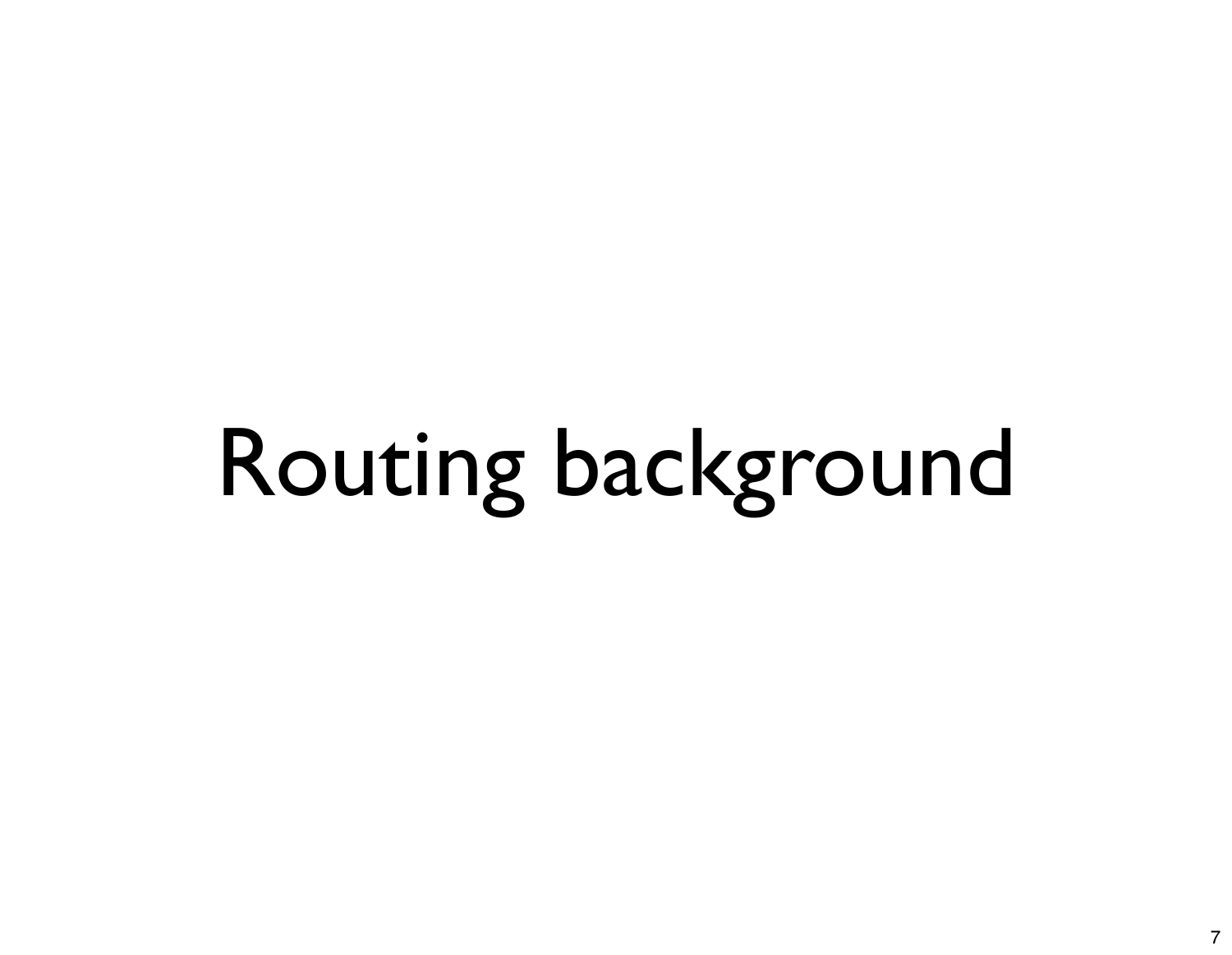## Routing is hard

- Automatic adaptation to failures
- High reliability
- **Balancing traffic**
- **Convergence**
- Management complexity
- **Scalability**
- Sharing of resources
- **Security**
- Multiple players (policy, privacy, incentives)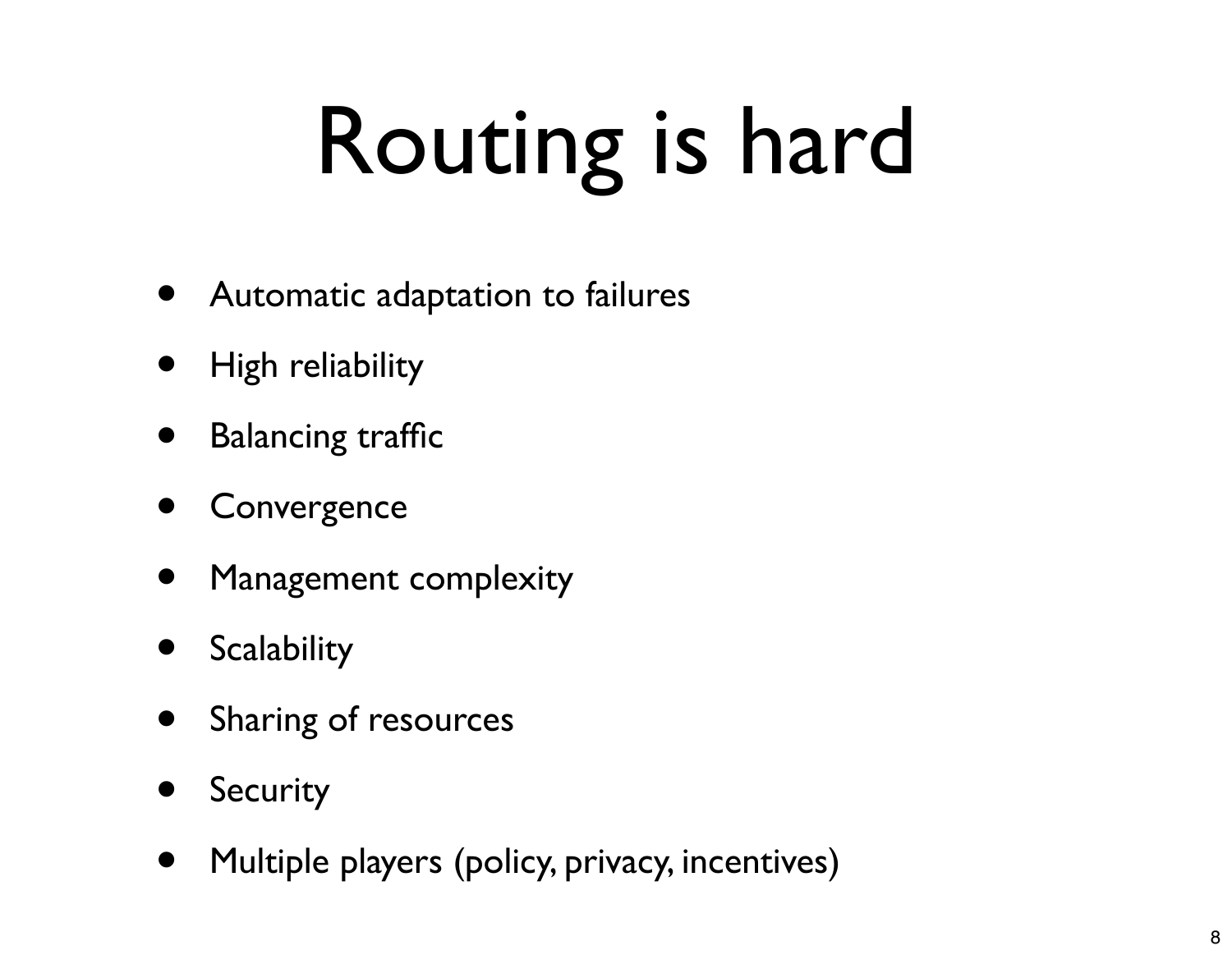# Approach One (of N)

- Original ARPANET: distance vector routing
- Remember your distance to each destination (initially: distance 0 from myself)
- Send vector of distances to neighbors
- Receive vector: my distance  $=$  min of all my neighbors + 1
- Send packet to neighbor with lowest dist.
- Slow convergence and looping problems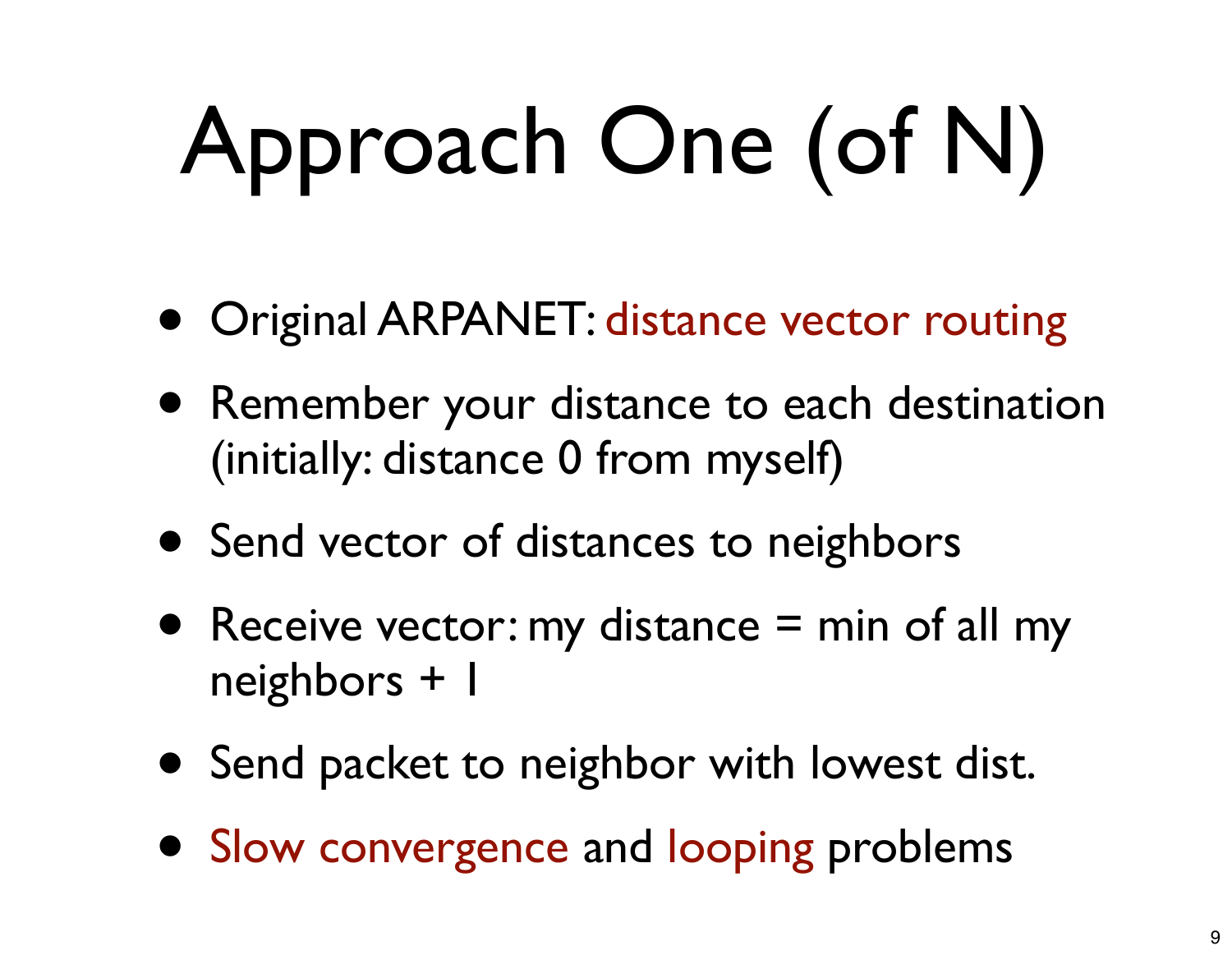## Approach Two (of N)

- New ARPANET algorithm: link state routing ("shortest path first (SPF)")
	- McQuillan, Richer, and Rosen 1980; Perlman 1983; led to OSPF
- Broadcast the entire topology to everyone
- Locally run shortest path algorithm
- Send packet to neighbor along computed shortest path